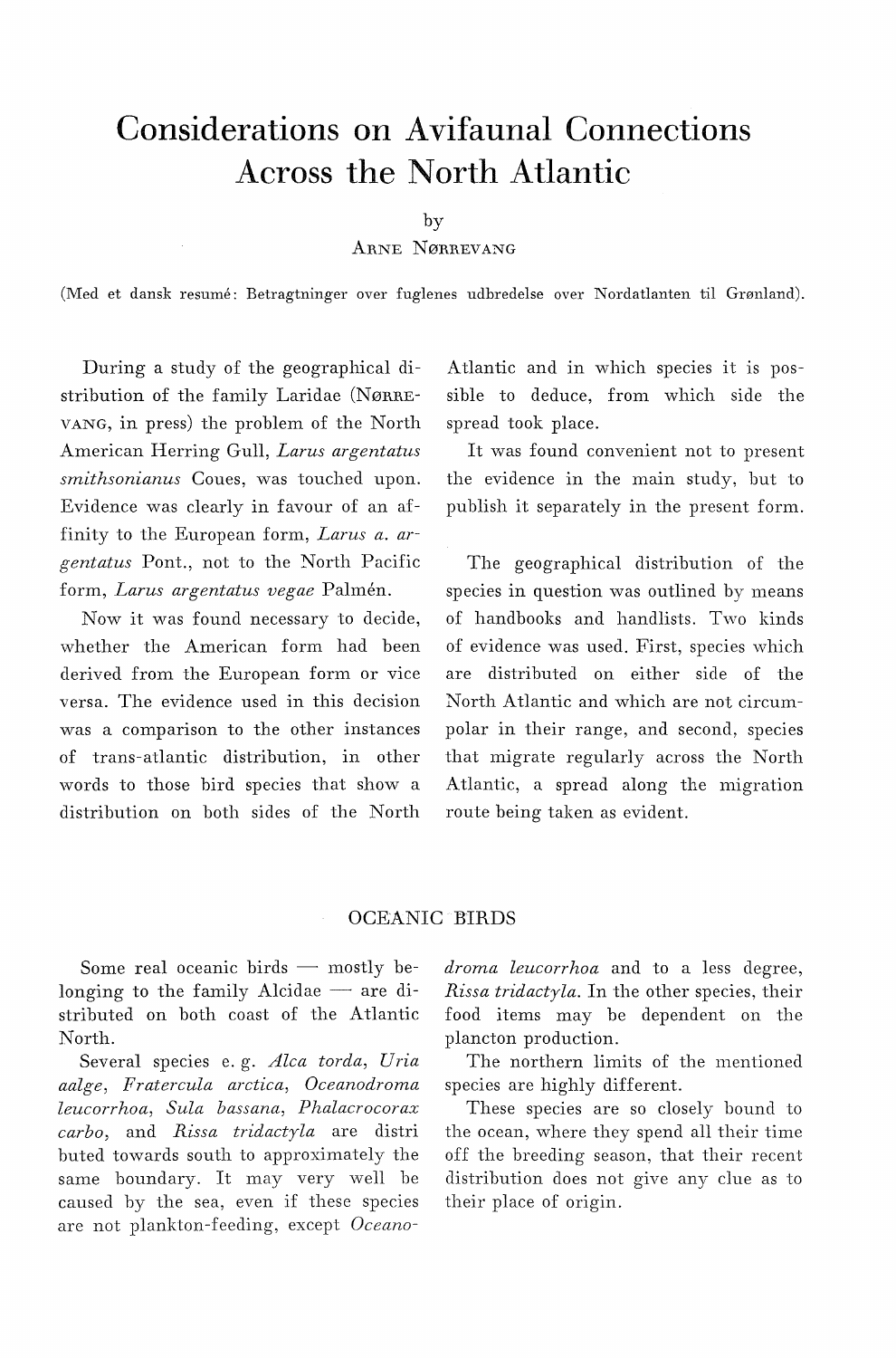## WATERFOWL, GULLS ETC.

Ducks, geese, swans, gulls, terns and a few other bird groups may for their ability to spread across greater water expanses be regarded as intermediate between oceanic birds and true land birds. In faet they are able to rest on the sea, while land hirds are nearly always deemed to death if they are forced to alight on the water. Of course these birds are usually not able to feed on the sea as are the real oceanic birds, and this condition puts them into the intermediate group.

Several species of ducks have spread from the European continent as far as Iceland. This applies to *Anas crecca, Anas penelope, Anas strepera, Anas acuta, Aythya fuligula, Aythya ferina* and *Aythya marila.* (Map 1). Of these species *Anas crecca* is of rather regular occurrence in the southern parts of Greenland (see also *Pluvialis apricaria, Numenius*  phaeopus, p. 102 and map 3). The occurrence in Greenland of this species is divided into two peaks, one in spring consisting of adult birds, that have obviously been on their way to the breeding grounds in Iceland and were wind-drifted to Greenland. In autumn young hirds are met with, which origin from the Iceland population, too. Most of these birds were recorded from the west coast of southern Greenland (the same thing applies to Numenius phaeopus and Pluvialis apricaria, see p. 102) but as man is distributed abundantly on the west coast and only sparsely on the east coast, this faet does not tell anything about the real numbers of birds occurring in the respective areas. It must be assumed that by far most of the hirds reaching Greenland will turn up on the east coast, only they are not observed, because nobody is present to do so, except at a few places as Scoresbysund and Angmagssalik, from where, indeed, comparatively many individuals were reported.





*The breeding areas of Wigeon* (Anas penelope) *horizontal hatch and of Tufted Duck* (Aythya fuligula) *vertical hatch.* 

Fig. 1.

Yngleudbredelse af Pibeand *(Anas penelope)*  vandret skravering og af Troldand *(Aythya fuligula)* lodret skravering.

Thus it seems justified to assume, that **the** abundance on the east coast of the mentioned species by far exceeds that on the west coast.

*Anas platyrhynchos conboschas* is distributed as a common breeding bird in southern Greenland, on the east coast north to Angmagssalik and on the west coast to Disko. Possibly the Greenland subspecies can be regarded as a derivative of the west palaearctic population, as the Iceland form, which was formerly recognized as a separate subspecies, *A. p. subboschas* Brehm is in all respects intermediate between the European and the Greenland populations. The Greenland Mallards are migratory hirds, but they do not wander farther than the south of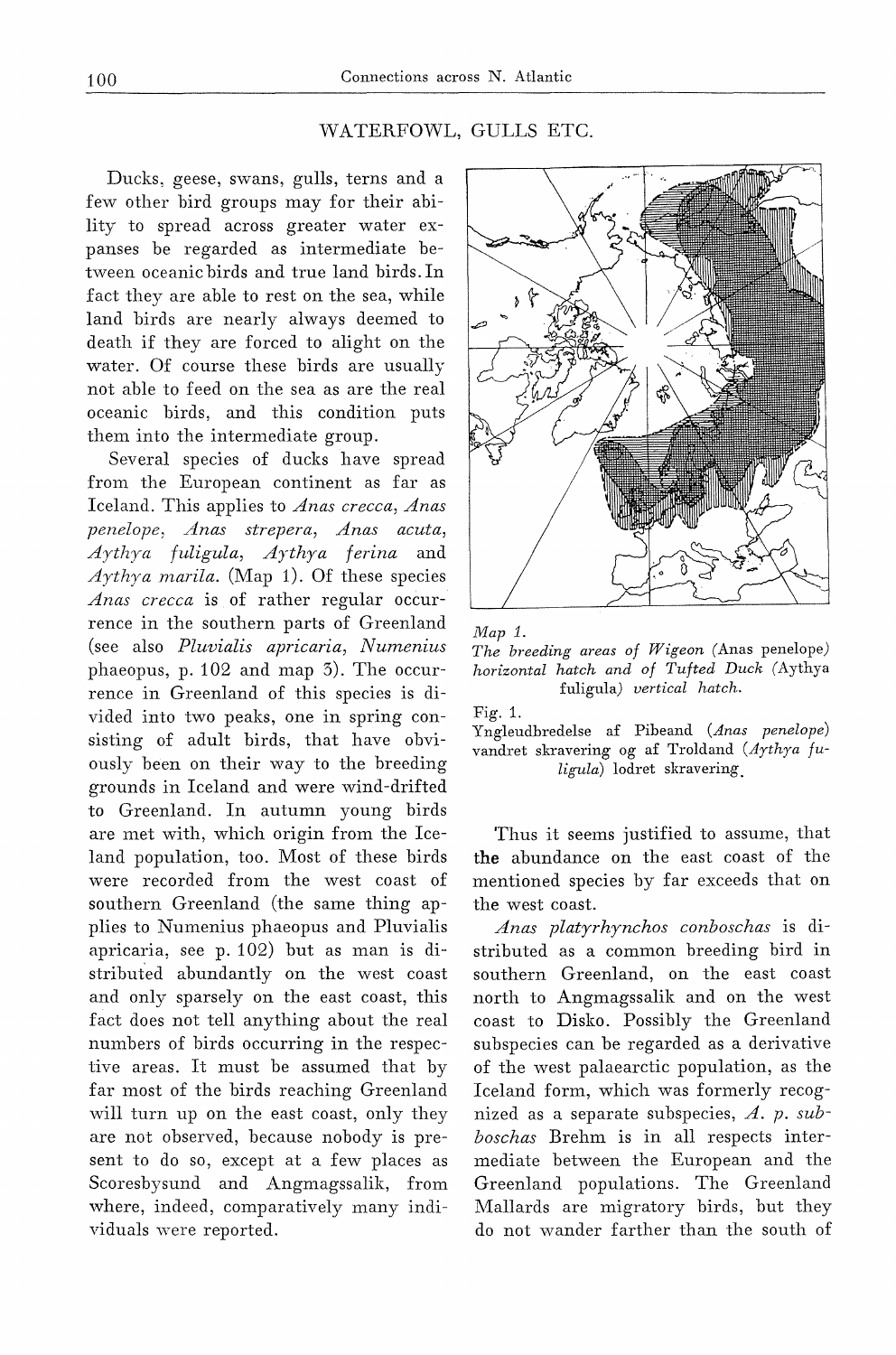Greenland, so that the migration does not give any clue as to the origin of this subspecies.

In some species of geese, however, the migration clearly shows that the populations of Iceland and/or Greenland were derived from European populations. This applies to *Cygnus cygnus,* which breeds in Iceland, and was formerly found breeding in southern Greenland, too. Apparently these populations winter in England, especially at the Outer Hebrides. *Anser fabalis brachyrhynchus* breeds in Iceland, and in Greenland from Scoresbysund to Hochstetter Forland, it winters in Ireland. *Anser albifrons flavirostris* is endemic to Greenland and is found breeding on the west coast only, from Godthåb to Upernavik. It winters in the British Isles, mainly in Ireland. Apparently the hirds cross the ice-cap or migrate along its border in the interior of the coast land. *Branta leucopsis* breeds in NE Greenland from Scoresbysund to Germania Land, and evidently it winters in the British Isles, chiefly on the Outer Hebrides, as shown by ringing results. *Branta bernicla rhota* breeds in the northern parts of Greenland and in Ellesmere Land, Axel Heibergs Island, Prince Patrick Island, and in several other places in the Canadian Arctic Archipelago and on the north coast of Mainland Canada, too. (SNYDER 1957). The evidence on the migration of this species is highly complicated, one part wintering in the British Isles and migrating via Iceland and across the ice-cap somewhere between Angmagssalik, Scoresbysund and Godhavn and thence north along the west coast of Greenland. Some individuals or populations probably migrate north along the east coast, too, as the species is found breeding, although srarce, in NE Greenland. Some of the Greenland hirds are told by SALOMONSEN (1950) to winter on the east coast of North America and they are supposed to cross the Baffin Bay be-

tween Ungava Bay and Holsteinsborg-Egedesminde.

Most of the duck species of Iceland migrate to western Europe, especially the British Isles, but there is one exeption. Several specimens of *Clangula hyemalis,*  ringed in Iceland, have been found wintering in the southern parts of Greenland, where the Greenland populations winter, too. Further *Histrionicus histrionicus* and *Bucephala islandica* are clearly of American origin, as both these species are distributed in part of North America and in Iceland, but not in the Palaeartic region. (Map. 2).

Among the gulls, *Larus marinus* in Greenland is evidently of European origin, as no subspecies were described, and the main distribution is in Europe. *L. marinus* is in Greenland a non-migratory bird, but another larid, which breeds



*Map 2.* 

*The breeding areas of Barrow's Goldeneye* (Bucephala islandica) *horizontal hatch, and of Harlequin Duck* (Histrionicus histrionicus) *vertical hatch.* 

Fig. Z.

Yngleudbredelse af Islandsk Hvinand *(Bucephala islandica)* vandret skravering, og af Strømand *(Histrionicus histrionicus)* lodret skravering.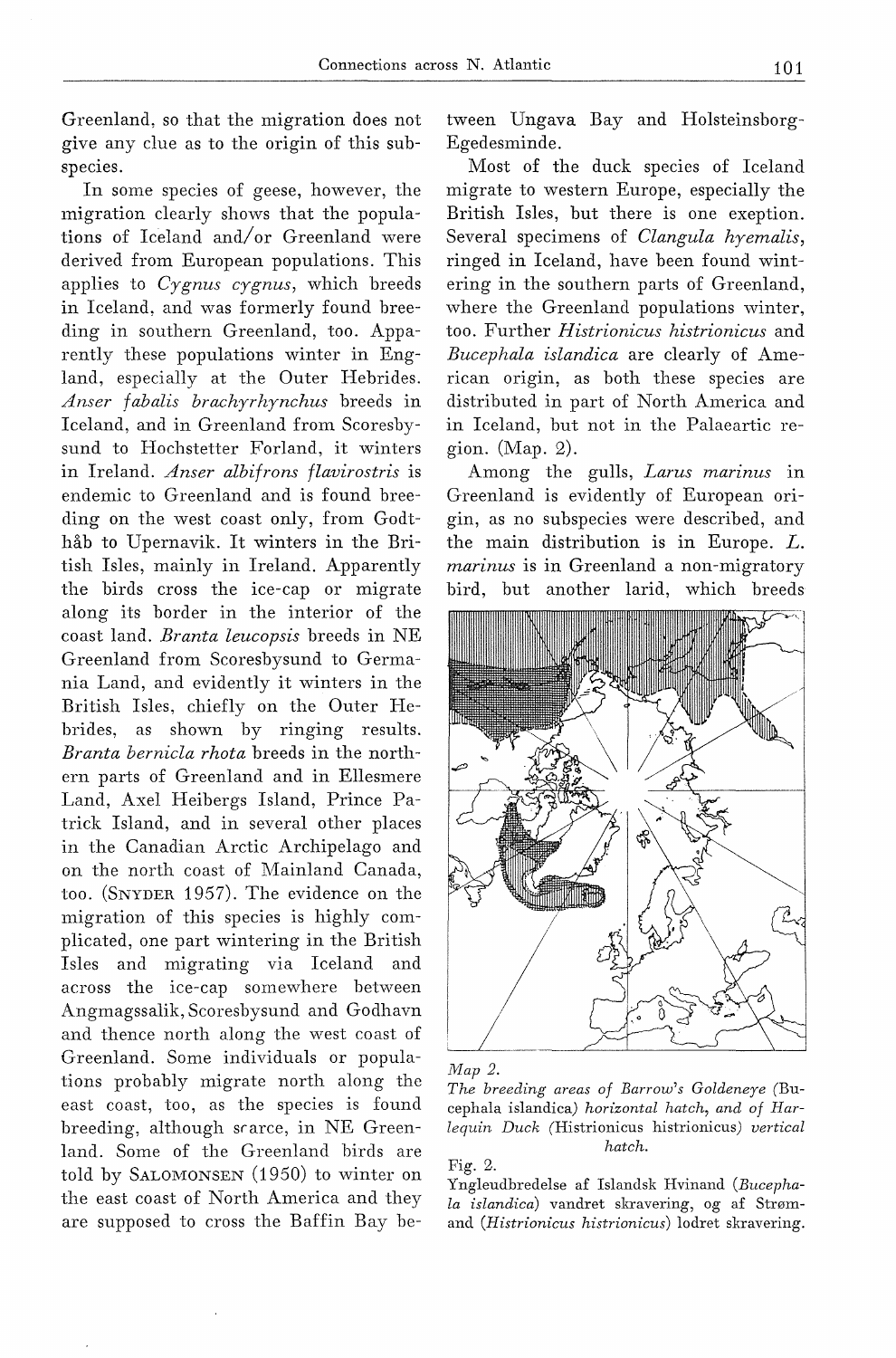commonly in Greenland is highly migratory, namely *Sterna paradisaea.* Ringing results show that the eastern North American populations cross the Atlantic, to Ireland or further south on the west coast of Europe, from where they proceed south along the west coast of the Old World. This indicates, that these populations may have been derived from the European ones. Recently it was shown by MANNING *et al.* (1956) that there is a significant difference in bill length between theoretical east- and west-migrating populations of *Sterna paradisaea* in North America.

Several other instances could he mentioned of species, that have reached Iceland from Europe, but on the whole it can safely he concluded that the Icelandic hird fauna is either holartic or palaeartic, except for two or three species that are nearctic. It therefore seems unnecessary to mention all the species involved, and, moreover, some of them are going to he discussed under the heading: Recent changes.

#### WADERS

Passerines, most waders, and hirds helonging to several other groups have the feature in common that they have to cross water expanses in non-stop flight. This naturally puts a certain limit to the distance which can he crossed by migration over sea. Obviously the distance from Greenland to the British Isles  $-$  in some, if not most, cases via Iceland  $$ does not mean a serious obstacle to the spread and migration of several species of the above mentioned groups. The migration of the Alaskan population of *Pluvialis dominica,* which migrates to Hawaii or even farther into Polynesia, may he hrought in mind in this connection. See also WILLIAMSON (1958).

Several species of waders have reached Iceland from Europe, e. g. *Haematopus ostralegus, Pluvialis apricaria* (Map 3), *Numenius phaeopus* (Map 3), *Limosa limosa, Tringa totanus* and *Gallinago gallinago.* All the species mentioned have their northwestern limit in Iceland, and many of them are confined to the climatically more favourahle areas in the southern part of Iceland. Their recent spread in Iceland will be touched upon later.

As mentioned their breeding ranges do not extend into Greenland, but some of them, e. g. *Numenius phaeopus* and *Pluvialis apricaria* are of regular occurrence in the southern parts of Greenland each year (Map 3.). Obviously the hirds oc-



#### *Map 3.*

*The breeding areas af Golden Flover* (Pluvialis apricaria) *horizontal hatch, and af Whimbrel*  (Numenius phaeopus) *vertical hatch.* 

Fig. 3.

Yngleudbredelsen af Hjejle *(Pluvialis apricaria)*  vandret skravering, og af Småspove *(Numenius phaeopus)* lodret skravering.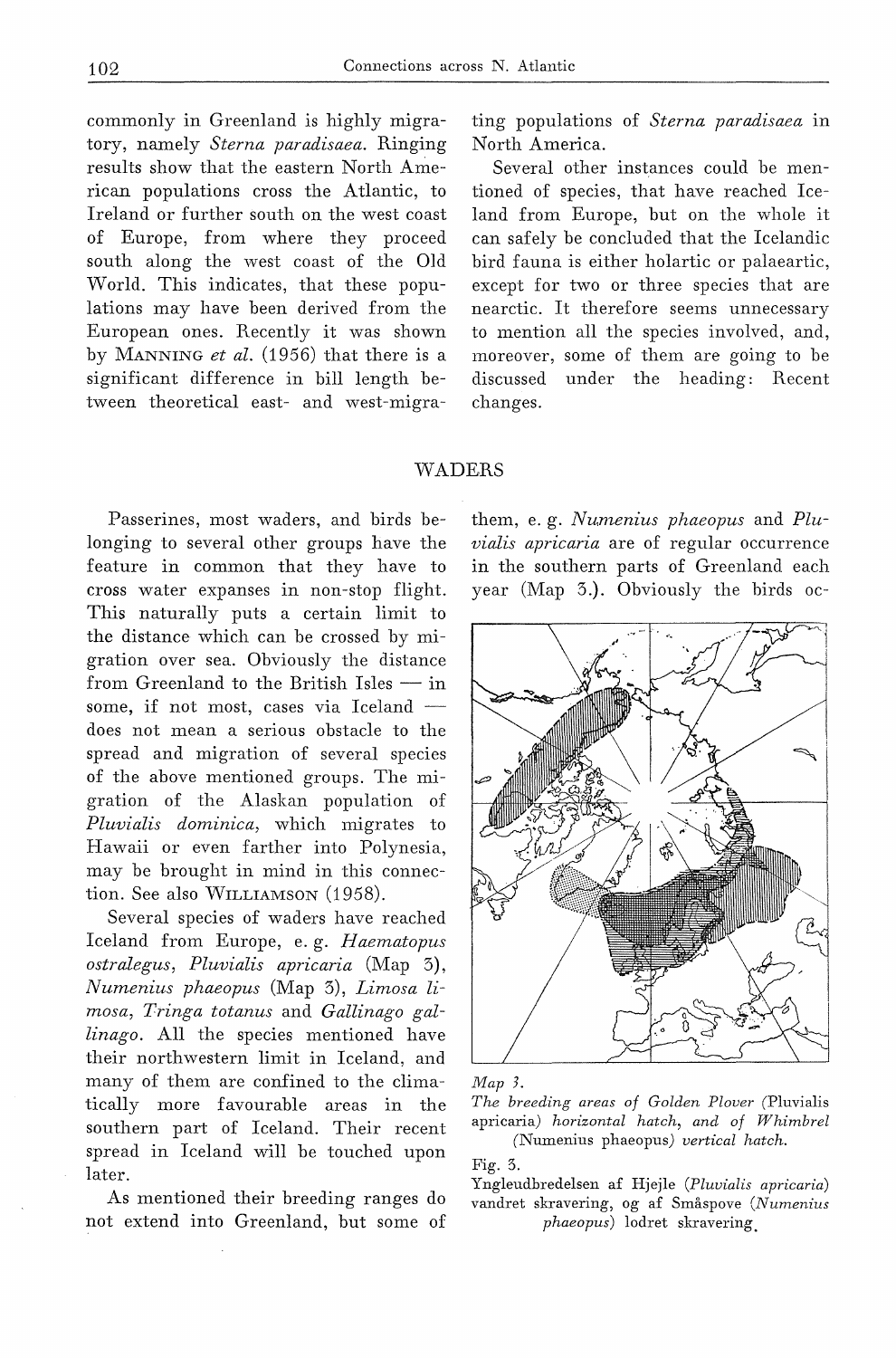

*Map 4.* 

*The breeding areas of Dunlin* (Calidris alpina) *horizontal hatch, and of Meadow Pipit* (Anthus pratensis) *vertical hatcr,* 

Fig. 4.

Yngleudbredelse af Ryle *(Calidris alpina)* vandret skravering, og af Engpiber *(Anthus pratensis)* lodret skravering.

curring in Greenland are birds, that did not strike upon Iceland in their migration. Breeding was never stated, however.

This constitutes a transition to the condition shown by the distribution of some other waders as *Calidris alpina*  (Map 4), *Calidris maritima, Charadrius hiaticula* (Map 5), and *Arenaria interpres* (Map 5). *Calidris alpina* shows a most interesting distribution, as two subspecies are recognized. The real Greenland form is *C. a. arctica* and it is distributed from Scoresbysund to Germania Land. It is rather paler and larger and has a shorter bill than the southern form, C. *a. schinzii,* that breeds occasionally or at last very locally in the Angmagssalik district. Obviously we here deal with two independent invasions of Greenland. C. *a. arctica* must be assumed to be a com-

paratively old element in the Greenland fauna, as it has evolved into an endemic subspecies, while C. *a. schinzii* must be regarded as a rather recent invader of Greenland, but this problem will be discussed at some length later (p. 107). *Calidris maritima* is distributed all over the southern parts of Greenland, and it occupies the southern parts of the high arctic zone as well north to Thule and Germania Land, but it gradually becomes rarer towards north. Is is only slightly migratory, and many individuals winter in the southern parts of Greenland, the native populations of which are non-migratory. The populations of the east coast of Greenland are said to winter in Iceland, (TIMMERMANN 1938-49, SALOMONSEN 1951) and a bird ringed in Iceland was



*Map 5.* 

*The breeding areas of Turnstone* (Arenaria i. interpres) *horizontal hatch, of the American subspecies of Turnstone* (Arenaria i. morinella) *dotted, and of Ringed Plover* (Charadrius hiati-Fig. 5. cula) *vertical hatch.* 

Yngleudbredelse af Stenvender *(Arenaria i. interpres)* vandret skravering, af Amerikansk Stenvender *(Arenaria i. morinella),* og af Stor Præstekrave ( *Charadrius hiaticula)* lodret skravering.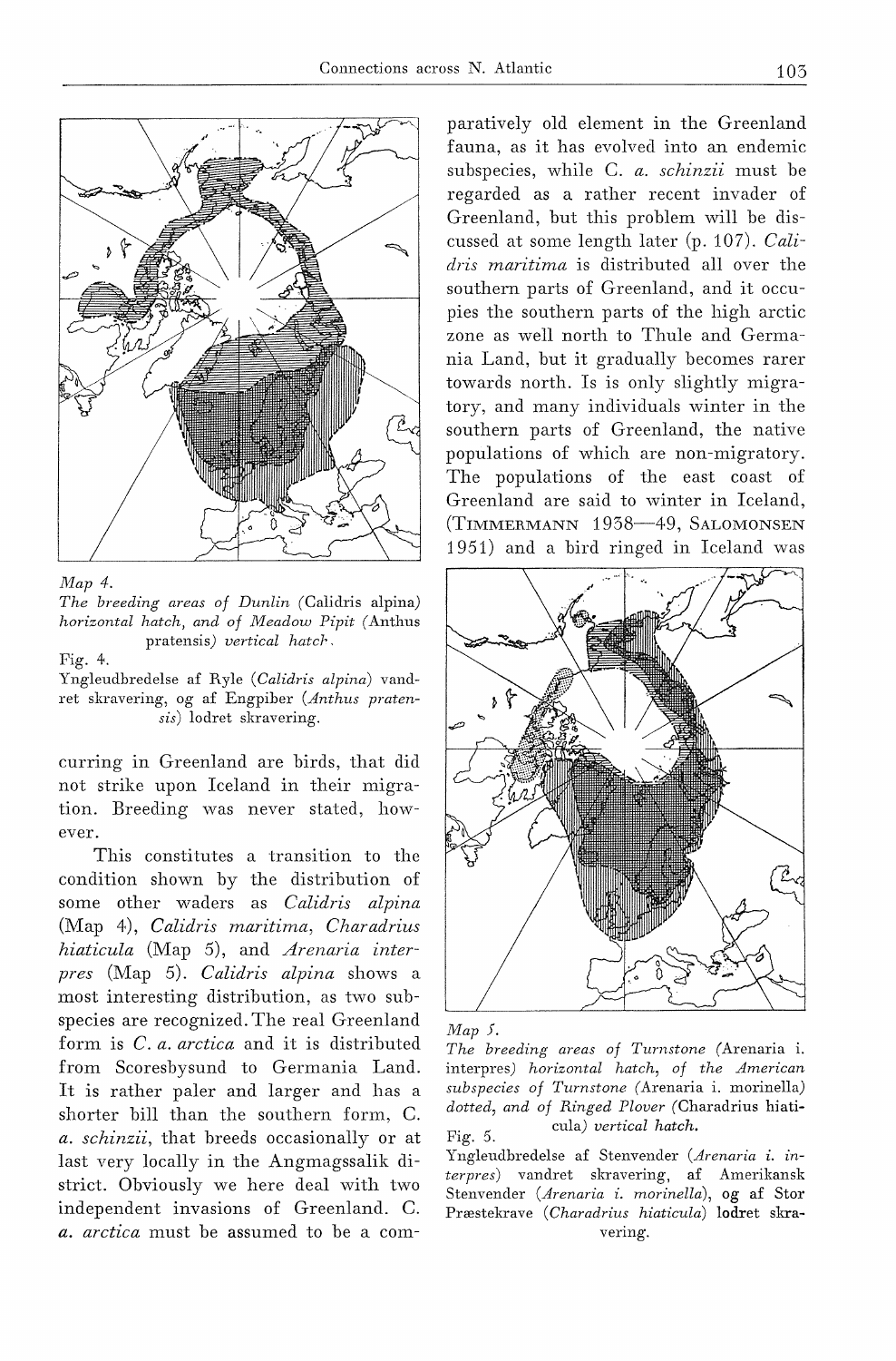recovered on Baffin Island (cf. NøRRE-VANG 1959). The distribution which extends into the eastern part of the Canadian Arctic clearly indicates, that C. *maritima* is of palaeartic origin, and this is confirmed by the above mentioned migrational data.

*Charadrius hiaticula* and *Arenaria interpres* are both widely distributed in Greenland, but only in the high arctic parts, and both extend their breeding ranges into the Canadian Arctic, map 5. C. *maritima, Ch. hiaticula* and *A. interpres* are all considered to be the same subspecies in Greenland and part of the eastern Canadian Arctic as in the western parts of the palaearctic *region.Arenaria interpres* has an American subspecies as well, *A. i. morinella,* and *Charadrius hiaticula hiaticula* is so closely related to the North American *Charadrius semipal-* *matus,* that they were until recently considered to be conspecific.

The migration patterns stress this evidence for European derivation of these species. *Arenaria interpres* migrates from Ellesmereland to Western Europe (NØRRE-VANG 1959). Further a rather strong migration of *Charadrius hiaticula* is stated in Iceland, and these migrators obviously come from Greenland.

Ringing results (NØRREVANG 1959) and field observations show, that the Greenland populations of *Crocethia alba* and *Calidris canutus* probably winter in western Europe, while the northern Palaearctic populations migrate further south to West Africa, this applies to *Arenaria interpres* as well.

The probable explanations for these curious distributional data will be discussed later.

#### **PASSERINES**

Several passerine species have spread from Europe to Iceland and four of them have reached Greenland, viz. *Anthus pratensis, M otacilla alba, Oenanthe oenanthe*  (Map 6) and *Plectrophenax nivalis. Anthus pratensis\**) and *Motacilla alba* have established themselves as local breeding birds in the Angmagssalik District, and they obviously constitute outposts of the Icelandic populations. *Oenanthe oenanthe*  is a Palaearctic species which has invaded North America buth from the east and from the west. The Greenland and eastern Canadian Arctic subspecies *Oe. oe. leucorrhoa* hos been stated in winter or on migration in various parts of Europe, and as it occurs only seldomly in America outside the hreeding season, it seems quite safe to conclude that practically all individuals of this subspecies winter in the western Palaearctic and Ethiopian regions.





Fig. 6.

Yngleudbredelsen af Stenpikker *(Oenanthe oenanthe).* 

<sup>\*)</sup> *A. pratensis* was recently found in the Scoresbysund District, too.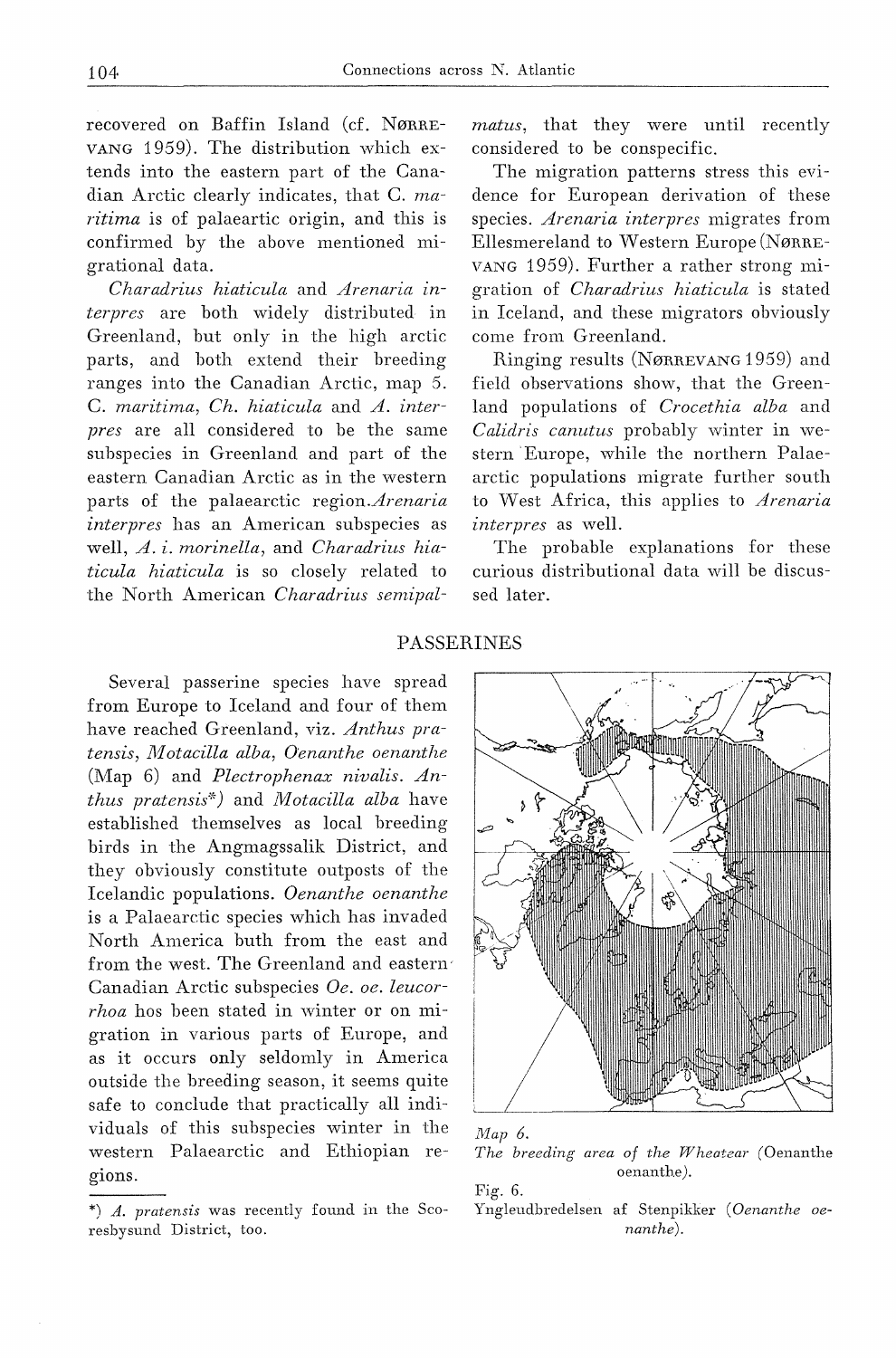*Plectrophenax nivalis* has a circumpolar distribution, its systematics are very difficult, and in certain plumages the suhspecies can only with the utmost difficulty be told apart. Therefore it is most fortunate, that the ringing results from the Greenland bird ringing scheme give excellent clues to the origin of the Greenland populations by showing their migration routes. The West Greenland birds migrate to the interior of North America near the Great Lakes (SALOMONSEN 1956). Most astonishingly, however, SA-LOMONSEN recently (1957, 1959, and 1961) showed that the East Greenland populations must winter somewhere in Lhe interior of Russia, as no less than *5* individuals have been recorded in spring in the northern parts of European Russia. This means that this species migrates from the northwesternmost parts of Europe straight to East Greenland. There are no autumn recoveries, but probably the North Atlantic is crossed north of Iceland in autumn, too, as observations of Snow Buntings southeast of Greenland are rare. (SALOMONSEN 1959). Indeed, this means that if the migration routes be accepted as the immigration route of the populations in question, the East Greenland populations are of European and the West Greenland population of American origin. This invites to a reconsideration of the subspecies problem in the Greenland populations, which may result in the revival of the East Greenland subspecies "P. n. subnivalis".

Recently *Turdus pilaris* invaded Greenland by chance, and it is now established as a non-migratory bird in the subarctic districts in the southernmost parts of Greenland (SALOMONSEN 1951). It is said that the East Greenland populations of the Redpoll, *Carduelis flammea rostrata,*  migrate to Iceland and the British Isles.

## RECENT CHANGES

The recent changes in the distribution of several species of birds in the North Atlantic area have received much attention. Changes referring to our problems are particularly mentioned by SALOMON-SEN (1948), GUDMONDSSON (1951) and NøRREVANG (1955). It was shown that several species have recently invaded or increased in the Faroes, Iceland and Greenland as breeding birds. As immigrants to Iceland within the last  $50-60$ years are mentioned *Sturnus vulgaris, Asio flmnmeus, Anas clypeata, Aythya fuligula, Larus ridibundus, Larus argentatus* and *Larus fuscus.* All of these species have invaded from Europe. Many species have spread and increased e. g. several waders as mentioned previously.

In Greenland changes have also taken place. Several species have extended their breeding area northwards, especially the lowarctic species as e. g. *Oenanthe oen-* *anthe, Carduelis flammea rostrata,* and *Calcarius lapponicus,* and several other instances might be mentioned (see SALO-MONSEN 1951). Further it is stated (1. c.) that *Numenius phaeopus* and *Pluvialis apricaria* are now much more commonly met with in the southern parts of Greenland than 50 years ago (cf. p. 102 and map 3). This indicates, that these species may be on their way towards Greenland.

In faet the change of the hird fauna in the North Atlantic area seems to show that the main spread takes place from the British Isles towards northwest. This agrees well with the distributional data that have been mentioned already for Lhose species occurring in Greenland that are supposed to be of European origin.

It is generally agreed upon that we live at present in an interglacial, in which the climax of temperature has by far not been reached yet. This means that the changes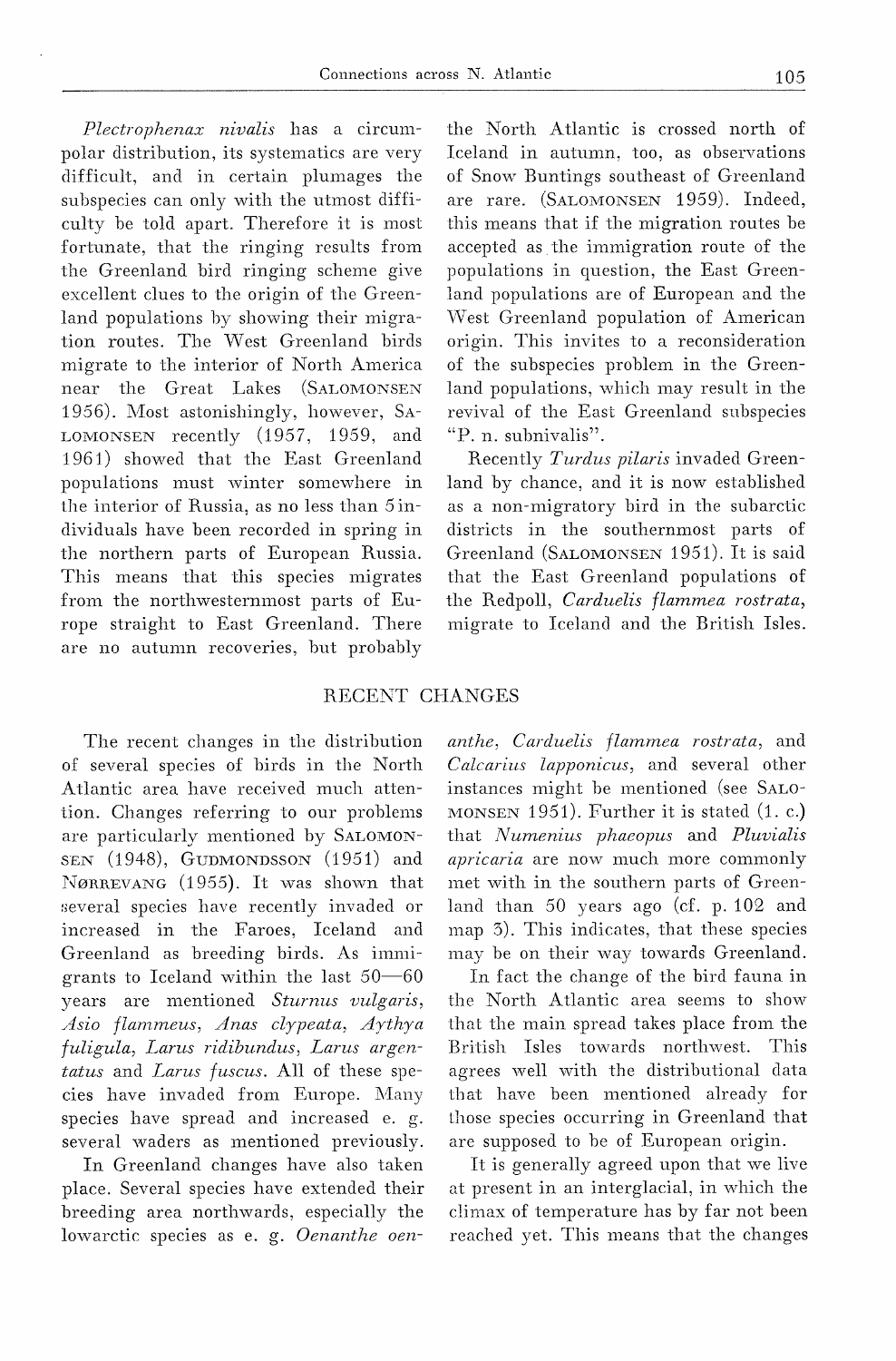observable now must have had their equal in the other interglacials  $-$  and in certain periods of the postglacial period. This again means that Greenland  $-$  and North America, too  $-$  were invaded from Europe more than once. It is certain that temperature in the maxima of the interglacials were considerably higher than nowadays, and accordingly it must be assumed that more species reached Greenland than have done so now, and further that their breeding distributions in northern areas were more extensive than now.

The occurrence of several glacial epochs has a distinct bearing on the problems of speciation or subspeciation. If <sup>a</sup> species has established itself over part of North America so that the advancing ice of a new ice age may separate part of the breeding area from the main area (Europe) this may cause subspeciation or even speciation. However, it must be brought in mind that also the long oversea migration may have a strong isolating effect between the populations of Europe and Greenland (WILLIAMSON 1958).

## **CONCLUSION**

In this study it is stated that many species are distributed in the western Palaearctic region and in the northeastern parts of the Nearctic region, and that the populations in Greenland and adjacent areas are identical with or very closely related to the European populations. Further, attention is drawn to the faet that many of these species migrate from Greenland to parts of the Old World, and consequently this migration crosses the North Atlantic.

It is shown that the recent changes, which are due to the general amelioration of the climate in the North Atlantic area, have caused a spread of several species from Europe to Iceland and a northward spread in Greenland in species that have already invaded this area.

Only few species have spread from eastern North America towards east, and none of these species ever reached any farther than Iceland.

Thus it can safely be concluded that spread across the North Atlantic almost exclusively took place from Europe towards northwest, and not from America to Europe.

The invasion of Greenland led to several distributional types (see maps). Thus it is very remarkable that *Chara-*

*drius hiaticula* and *Arenaria interpres*  (map 5) are both distributed in the eastern parts from Scoresbysund northwards and in the northern parts and Ellesmereland, and not in the southern and western parts of Greenland. This obviously must be regarded as a joint effect of invasion path and migration route. The invasion seems to have been caused by prolonged migration of the Iceland population, the Greenland birds migrating back along the invasion route. The populations in question are able to spread north along the coast of East and North Greenland, as the direction of these coasts does not deviate more from the migration direction than that they may have the effect of ]eading lines ("Leitlinien"). On the other hand the species have not been able to spread to South Greenland. The reason for this may be the faet that birds arriving by northwest migration to the Scoresbysund area are not likely to turn more than 90° in order to follow the coast towards SSW, and it seems highly probable that a migration from the British Isles to South Greenland is far too prolonged to be of common use in these species. This situation is roughly indicated by map 7.

Some birds as *Calidris alpina schinzii, Anthus pratensis* (map 4) and *Motacilla*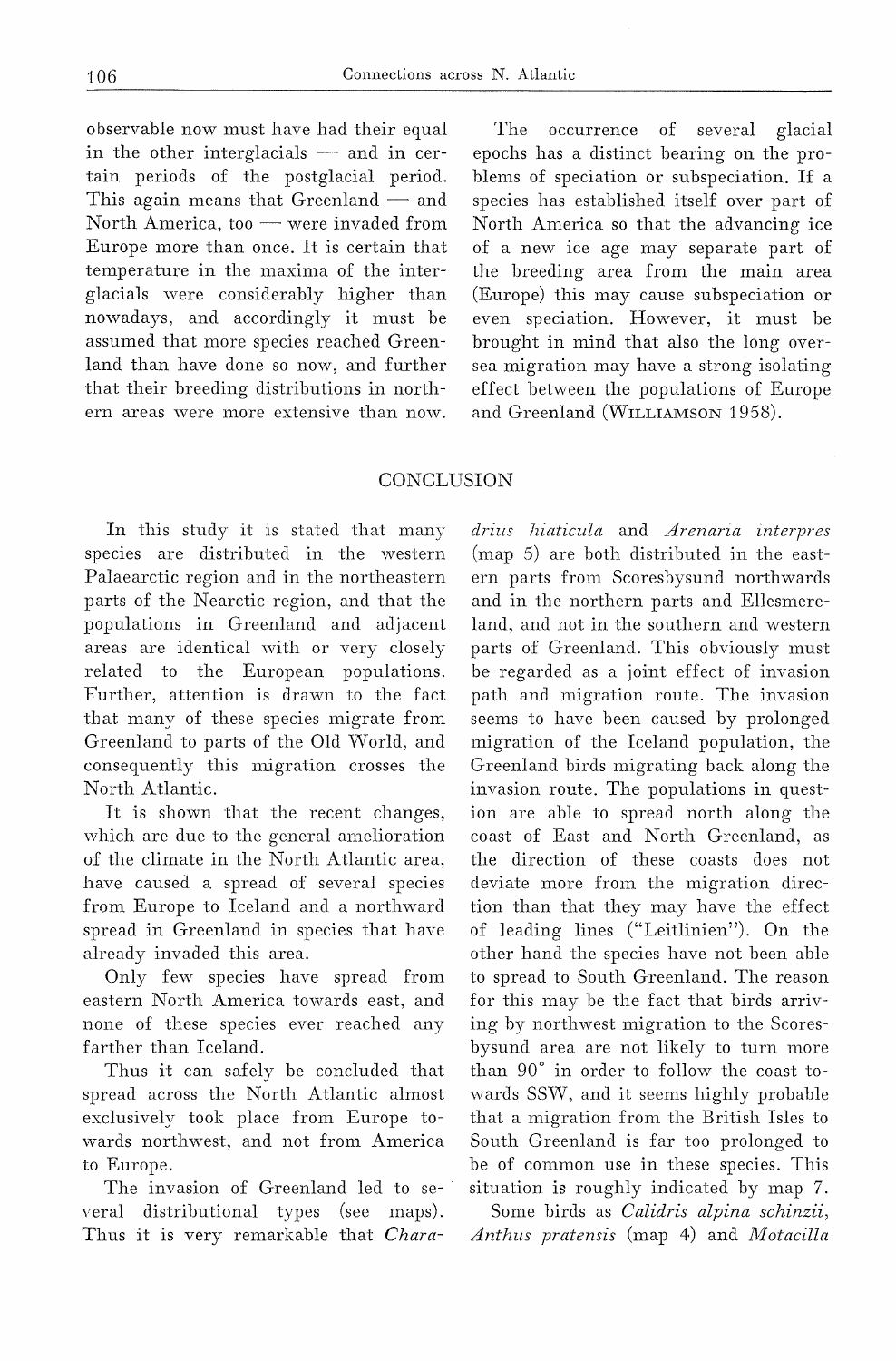

*Map 7. Diagrammatic representation of two distributional types of Greenland hirds as mentioned in the text, p. 106*   $-7.$ 

Fig. 7. Skematisk fremstilling af de to udhredelsestyper blandt grønlandske fugle, som den er omtalt i teksten, side 106-7.

*alba* have invaded East Greenland, too, but farther south than the above mentioned species namely in the Angmagssalik area. They, too, are naturally derivatives of the Iceland population, but as their breeding in Greenland seems very local and even sporadic, their presence in Greenland may have another cause than in the above mentioned species. Birds migrating to Iceland from Europe, most likely from the British Isles, may drift westwards almost regularly, this being confirmed by the presence in Greenland of individuals of *Numenius phaeopus* and *Pluvialis apricaria* almost every year (map 3). Such populations are most likely to settle down in the Angmagssalik area. It might be argued, that easterly wind are of scarce occurrence in the area in question, but as a matter of fact, the migration of birds from the British Isles to Iceland may be directed more westerly than directions indicated by a map, because westerly winds are predominant in these altitudes, thus demanding a compensatory mechanism. If then the westerly winds cease or even turn north, the birds will pass west of Iceland and then turn up in the Angmagssalik area. This wind drift effect may be the reason for the identity of the populations in question on one hand and for the sporadic occurrence in Greenland of the species in question on the other hand.

Thus the fundamental difference between the mentioned distributional patterns seems to be whether the migration is prolonged towards northwest or the migrating birds are drifted towards west. In the first case the populations can be regarded as true inhabitants of the areas in question while in the latter case it is highly probable that individuals which breed in Greenland really belong to the Iceland population, and have arrived there by accident. (See diagram 1).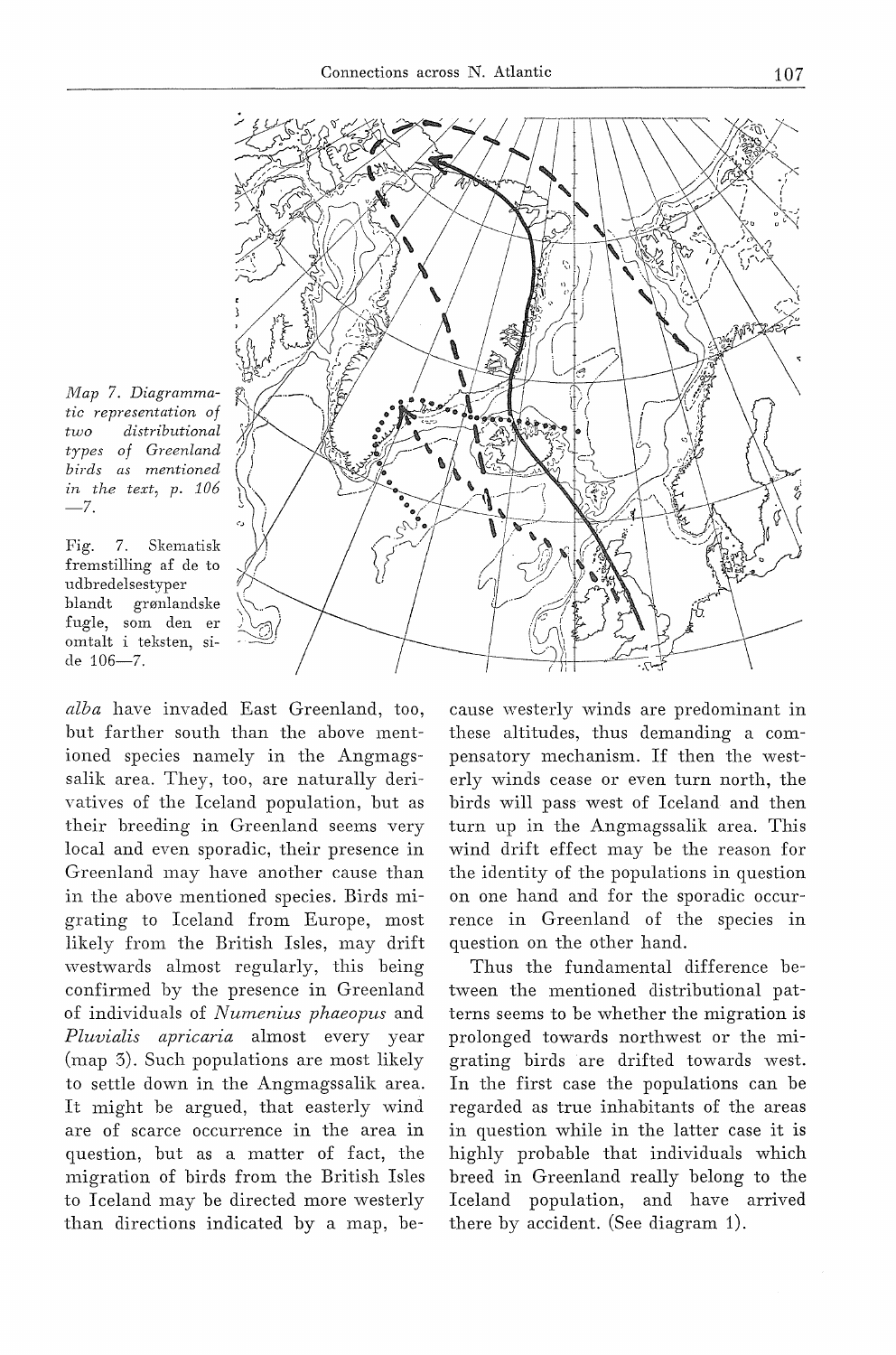## DANSK RESUME

*Betragtninger over fuglenes udbredelse over Nordatlanten til Grønland.* 

Under udarbejdelsen af en oversigt over Mågefamiliens *(Laridae:* kjover, måger, terner, saksnæb) udbredelsesforhold berørtes spørgsmålet om slægtskabsforholdene mellem den amerikanske Sølvmåge *(Larus argentatus smithsonianus)* og den europæiske form af samme art (L. *a. argentatus),* idet disse to former ligner hinanden overmåde meget og derfor må formodes at være meget nært beslægtede. Spørgsmålet rejste sig da, om den amerikanske havde bredt sig til Europa, som andre forskere har antaget, eller om den eventuelt havde bredt sig fra Europa til Amerika.

Da samtlige andre fugle, der er udbredt på begge sider af Nordatlanten, og som ikke er cirkumpolære, synes at stamme fra Europa og derfra have bredt sig mod nordvest, blev det fundet nyttigt at fremlægge de vundne resultater i en selvstændig artikel.

De fleste oceaniske fugle, d. v. s. fugle, der er knyttet til havet udenfor yngletiden, har en udbredelse, der er bestemt af hydrografiske forhold. Disse betinger grænserne i planktonproduktionen, der som bekendt er grundlaget for disse fugles eksistens, idet de direkte eller indirekte lever af plankton. Det gælder f. eks. alkefuglene, stormsvaler, Sule, skarver og Riden. Disse fugle er derfor uden værdi i denne forbindelse, selvom de opfylder betingelserne for udbredelse.

Andefugle og mågefugle kan betragtes som mellemformer mellem egentlige landfugle og oceaniske fugle. De er i stand til at sætte sig på vandet og er derfor i stand til uden besvær at krydse store havstrækninger, selvom de ikke kan optage føde på havet (dog undtagen måger). Adskillige fugle hørende til denne gruppe har spredt sig til Grønland. Den grønlandske Gråand *(Anas platyrhynchos conboschas)* står nærmest den islandske form, og stammer således uden tvivl ligesom denne fra Europa. Adskillige gåsearter har deres yngleområder i det nordlige Grønland, og selv om de i visse tilfælde er cirkumpolare i deres udbredelse, så røber deres trækveje dog, at de er af europæisk oprindelse. De trækker nemlig alle til Vesteuropa. Det gælder Kortnæbbet Gås (Anser fabalis brachyrhyn*chus)* (der også findes på Island), Blisgås *(Anser albifrons flavirostris),* Bramgås *(Branta leucopsis)* og Knortegås *(Brante bernicla rhota),* omend en del af bestandene af den sidste art synes at trække til Nordamerika. En hel del andearter, der findes på Island som ynglefugle, trækker til Vesteuropa om vinteren, en undtagelse er dog Havlitten *(Clangula hyemalis),* der for en dels vedkommende trækker til Sydgrønland. Alt dette tyder på europæisk oprindelse af de pågældende arter, medens to andre arter, Strømanden *(Histrionicus histrionicus)* og Islandsk Hvinand *(Bucephala islandica),* må være af amerikansk oprindelse, idet de foruden på Island er udbredt i østlige dele af Nordamerika.

Blandt mågerne er Svartbagen *(Larus marinus)* europæisk i sin udbredelse og desuden findes den i Sydgrønland. Havternerne *(Sterna paradisaea)* fra Grønland og de østlige dele af Nordamerika trækker over Atlanten til Irland, hvorefter de følger Vesteuropas og Vestafrikas kyster mod syd. Når man, som overalt i denne afhandling betragter trækvejen som indikation for indvandringsvejen, tyder dette på europæisk oprindelse af Havternens østnearktiske bestande.

En hel del vadefugle, f. eks. Strandskade *(Haematopus ostralegus),* Hjejle *(Pluvialis apricaria),*  Småspove *(Numenius phaeopus),* Stor Kobbersneppe *(Limosa limosa),* Rødben *(Tringa totanus)* og Dobbeltbekkasin ( *Gallinago gallinago)*  har deres nordvestlige udbredelsesgrænse i Island, men Hjejle og Småspove træffes forholdsvis almindeligt i Grønland; imidlertid er ynglen aldrig blevet påvist.

Andre vadefugle som Almindelig Ryle *(Calidris alpina),* Sortgrå Ryle *(Calidris maritima),*  Præstekrave ( *Charadrius hiaticula)* og Stenvender *(Arenaria interpres)* er i Grønland udbredt fra Scoresbysund-området nordover i Nordøstgrønland, og Stenvender og Præstekrave endog helt ind i de arktiske dele af det kanadiske archi pel. Alm. Ryle danner en undtagelse, idet der foruden den nordøstgrønlandske form (C<sub>.</sub> a. *arctica*) findes en bestand af Sydlig Ryle (C. *a. schinzii)* i Angmagssalik-området. Det er mest sandsynligt at denne bestand er en direkte aflægger af den islandske.

To spurvefuglearter, nemlig Engpiberen *(Anthus pratensis)* og Hvid Vipstjert *(Motacilla alba)* forekommer i samme område og på samme ret sporadiske måde som Sydlig Ryle, og deres oprindelse er uden tvivl af tilsvarende art, altså fugle, der fra trækket mod Island mere eller mindre regelmæssig forslås til Grønland. For Stenpikkeren ( *Oenanthe oenanthe leucorrhoa)*  gælder det, at de grønlandske bestande i ganske overvejende grad trækker til Europa, medens forholdene hos Snespurven *(Plectrophenax nivalis)* er betydeligt mere komplicerede. Her trækker de vestgrønlandske bestande til egnene omkring de store søer i det mellemste Nordamerika,